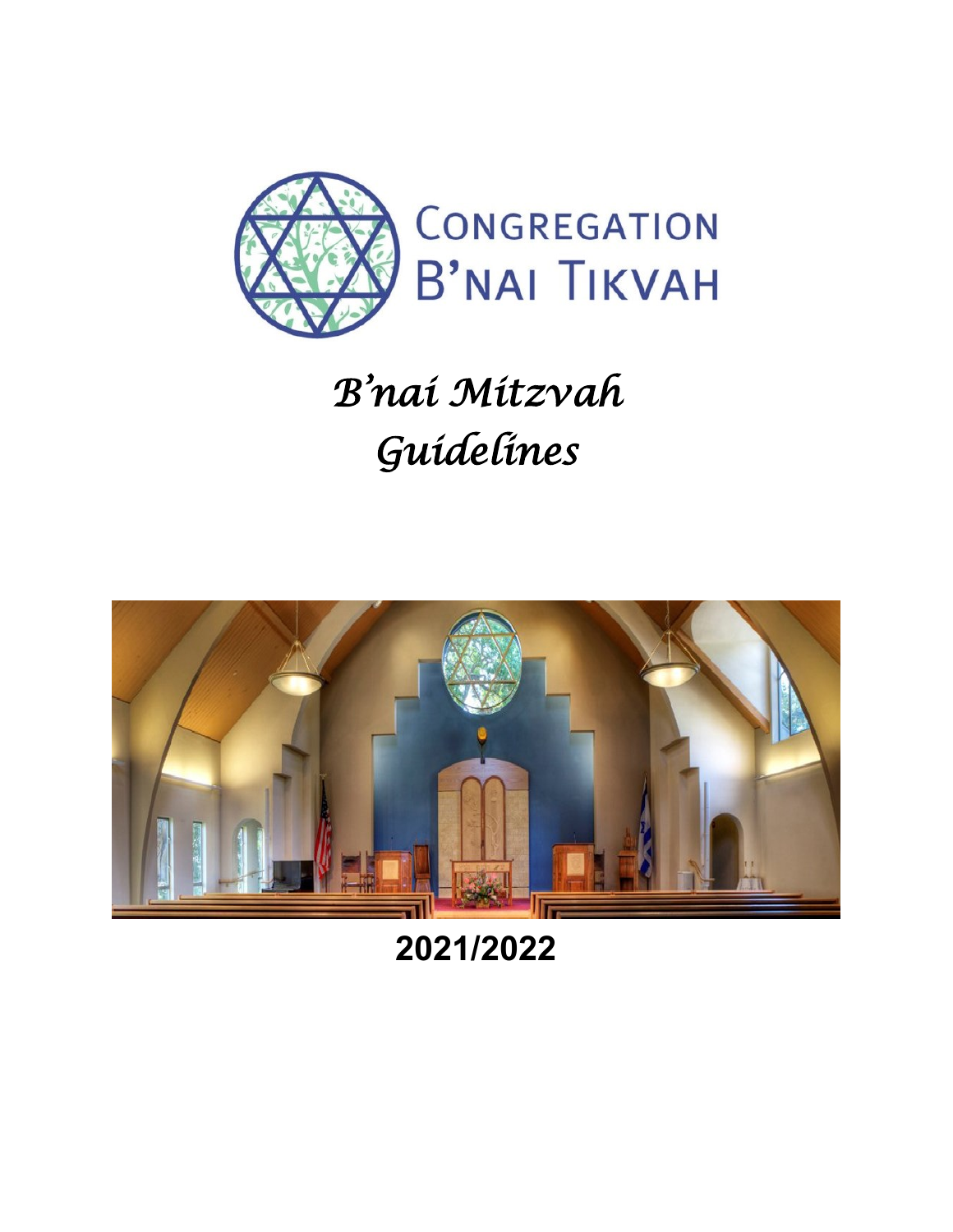

Mazel Tov on your child's approaching B'nai Mitzvah! We look forward to working together to make this a wonderful life cycle event for everyone in your family. It is a major milestone in your child's life, and we look forward to a joyful journey with you. We know that even with some time to go, you probably have many questions about the B'nai Mitzvah process at B'nai Tikvah. Please read through these FAQs carefully. There will be many opportunities, both individually and as a group, to discuss the process and ask questions. We – the Rabbi, the B'nai Mitzvah tutor, the Executive Director and office staff – are all here to help! You will meet with the Rabbi and B'nai Mitzvah tutor for your first chance to ask questions. You may, or may not, have solidified your top choices for a date, but it will be a great opportunity to learn more about what to think about when choosing.

# **Once you have your child's B'nai Mitzvah date, then what?**

Seeing your child's B'nai Mitzvah date in black and white can be both exciting and overwhelming. Where to start?! While a party and food are not the most important part of this milestone where your child takes their place in the Jewish community, these are some of the details that might need early planning to get on particular vendor calendars.

Here are some suggestions to help you begin the process and a timeline to assist you in preparing for the event.

#### **Once you get your date**

- Decide with your B'nai Mitzvah child how you want to celebrate this day.
- Figure out your budget. and what your budget will allow.
- Start talking to people you know who have already planned a B'nai Mitzvah for ideas and tips.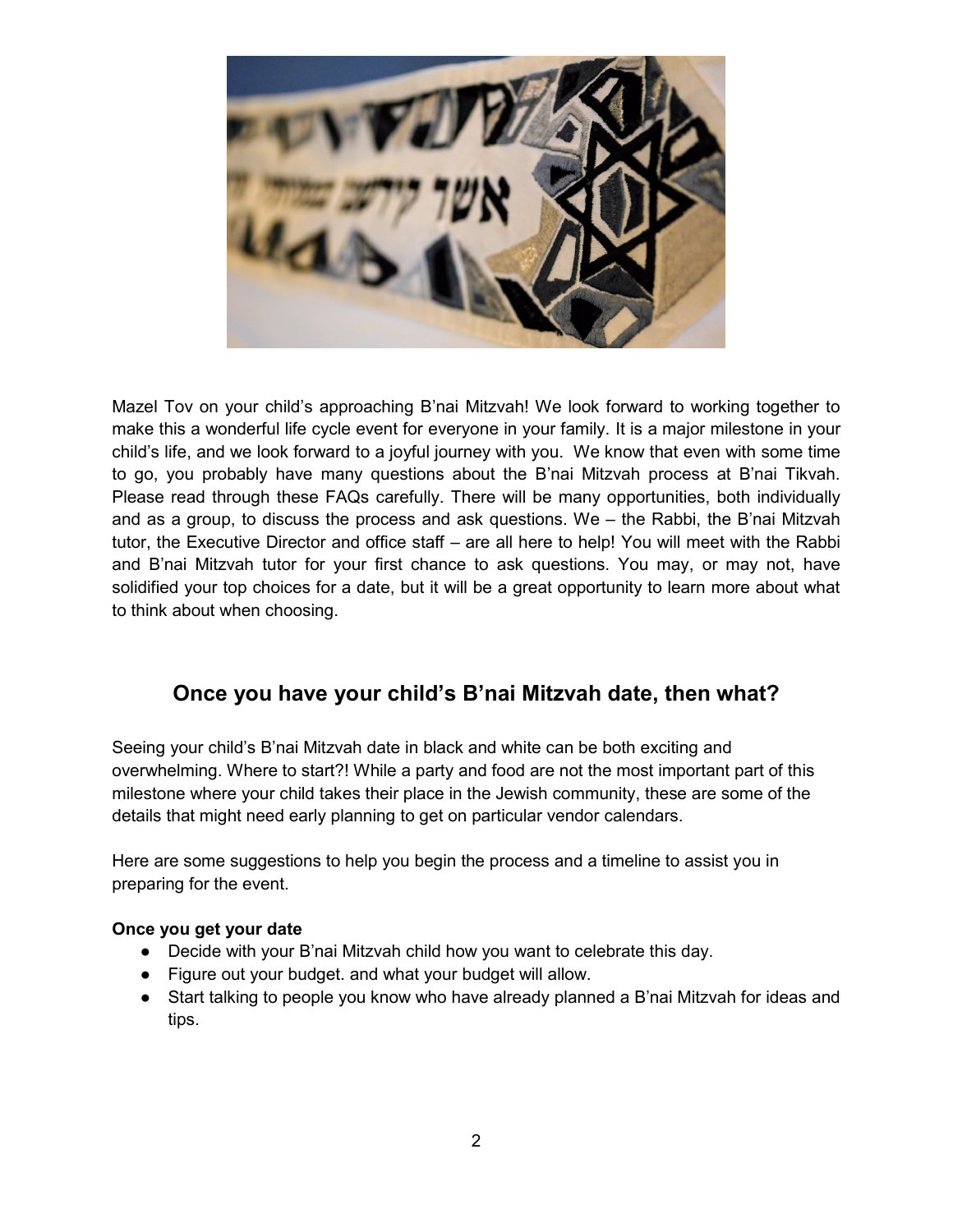# **1 year before**

- Start a guest list. It will most likely change (as in grow!) before you actually send out the invitations, but it is helpful to have an idea of how many people you plan to invite, and which venue will best fit your needs.
	- How many of your quests are from out of town? Will they be staying with you or will they need hotel rooms?
	- Do you want to send out paper invitations or electronic ones?
- If desired, this the time to research and contact event planners.
- Research and book a venue.

*\*Are you planning to have your event at CBT? You get first priority for using the Social Hall on the day of your child's B'nai Mitzvah. Talk to the Temple office to make arrangements and get it on the calendar. The Social Hall may also be available if you would like to use it to host Friday night dinner before services.*

- Find out what type of Friday night service is the night before your date (Shir Joy, Family Service, etc.) and whether it starts at 5:00pm, 6:30pm or 7:30pm, as this might affect any Friday night plans your family wants to make.
- Research and hire a photographer
- Research and hire videographer, if needed

# **10 – 12 months before**

- Research food menu ideas.
- Hire a caterer, if needed.
	- *At CBT, food must be kosher style – that means no pork, shellfish, or mixing of dairy and meat. If you have any questions about our Kashrut policy (attached), contact our Executive Director*
- Research and hire DJ's, musicians, and entertainment.
- Start collecting guest list information.
- Send out a "Save the Date" announcement. This does not have to be fancy; it can be as simple as a group email. It is extra helpful to those family and friends that are coming from out of town.

# **7 - 9 months before**

- Your child will begin B'nai Mitzvah preparations with Tina Eisenman, our B'nai Mitzvah tutor. She will be in touch with your family to coordinate the first meeting with Rabbi Chabon. Your child will meet weekly with Tina to learn their Torah and Haftarah portions, and then with Rabbi Chabon to write their Dvar Torah.
- Find a tutor, if needed.
- Research invitation designers.
- Research and book decorations

# **4 – 6 months before**

- If you are planning on ordering kippot, do so early to ensure they arrive on time.
- Buy your child's tallit (Consider buying it right here at CBT we have a beautiful selection!).
- Order invitations.
- Plan the candle lighting ceremony, if having.
- Start researching attire.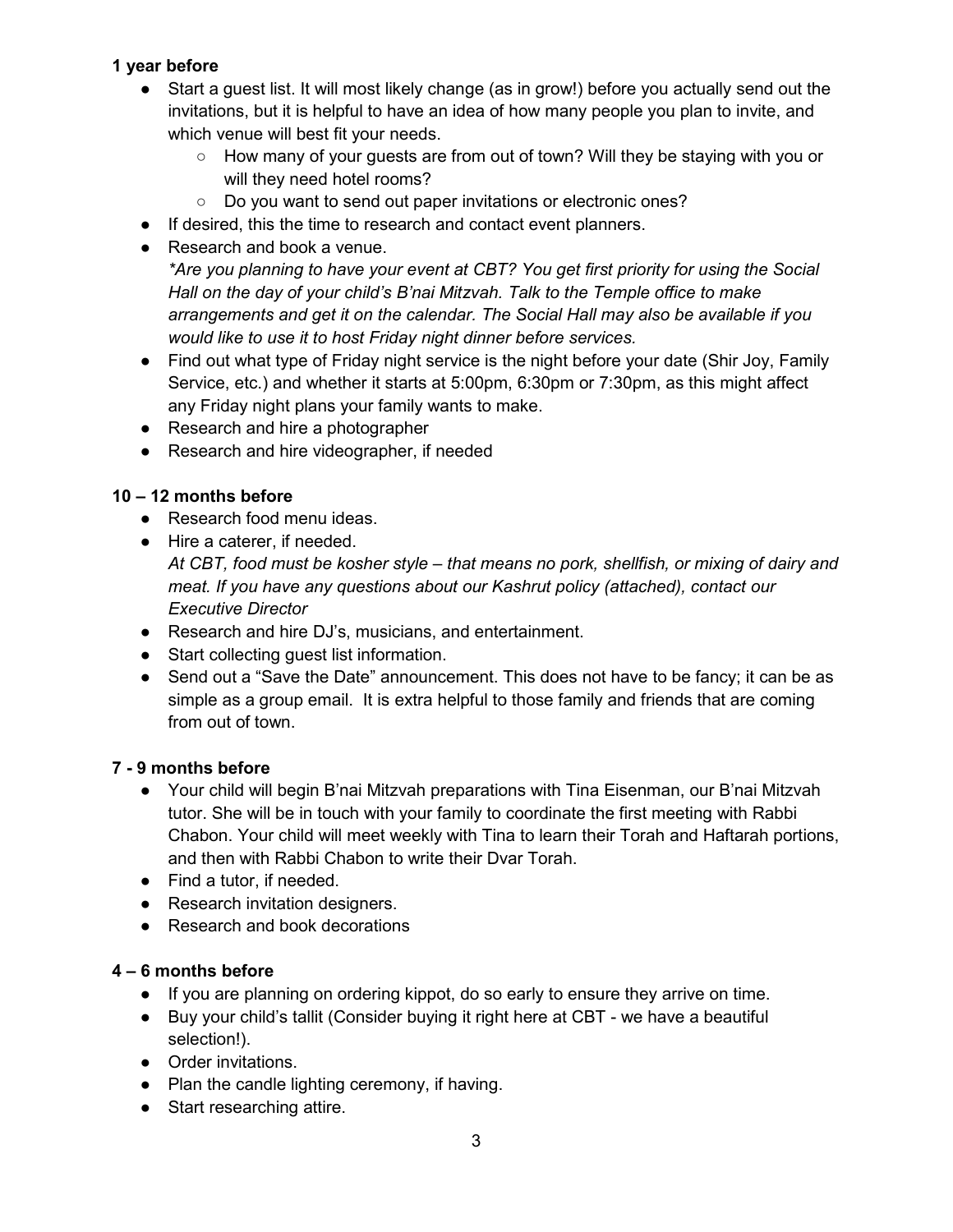- Book hair and makeup professionals, if using.
- Reserve hotel blocks for your guests.
- Finalize food menu with venue or caterer.
- Schedule portrait photo shoot, if wanted.
- Order party favors, especially if they are personalized.
- Make sure the Temple office knows what your plans are for the Kiddush and any on-site events. You are responsible for Kiddush right after B'nai Mitzvah, including challah, wine and juice for the kiddush, and anything else you are serving. Plan for food for that (especially important if you are doing a separate party/event at a different location. This might require separate caterer or food preparation and decorations.)

# **2 – 3 months before**

- Address and send your invitations.
- Order cake/dessert, if needed.
- Buy attire.
- Write speeches.
- Assign parts of the service to family and friends (Rabbi Chabon will provide you with a form to fill out and can assist you with this); plan time to get Hebrew names of family and friends if they have an aliyah.
- Book transportation, if needed.
- Meet with DJ, or musicians to plan music playlists.
- Create seating chart.
- Purchase your guest book if using
- CBT has three pots of silk flowers that are always in the sanctuary if you would like to use them in front of the bimah. Or if you prefer, you can order special flowers or plants for your big day. Plants/flowers for the bimah are not only decorative, they hide the fidgeting feet of the B'nai Mitzvah child!
- Find out current COVID quidelines
- Will your service be virtual livestream/Zoom/YouTube. The cost is \$150.00.
- Will the service be indoor or outdoor?

# **1 month before**

- Finalize guest list.
- Share seating plan with venue.
- Make sure speeches are ready.
- Order challah, wine and juice for Kiddush.
- At your child's rehearsal, consider having them wear the outfit they will wear on the day of their B'nai Mitzvah or at least just the shoes to practice walking around in them.
- Create personalized B'nai Mitzvah program and have it printed. The temple office has a simple template that they can email you.
- CBT will announce your upcoming Simcha and invite the community.

# **1 week before**

- Finalize transportation if needed for out of town guests.
- Finalize itinerary of day/night.
- Confirm details with your vendors.
- Contact CBT office to finalize your kiddush plan.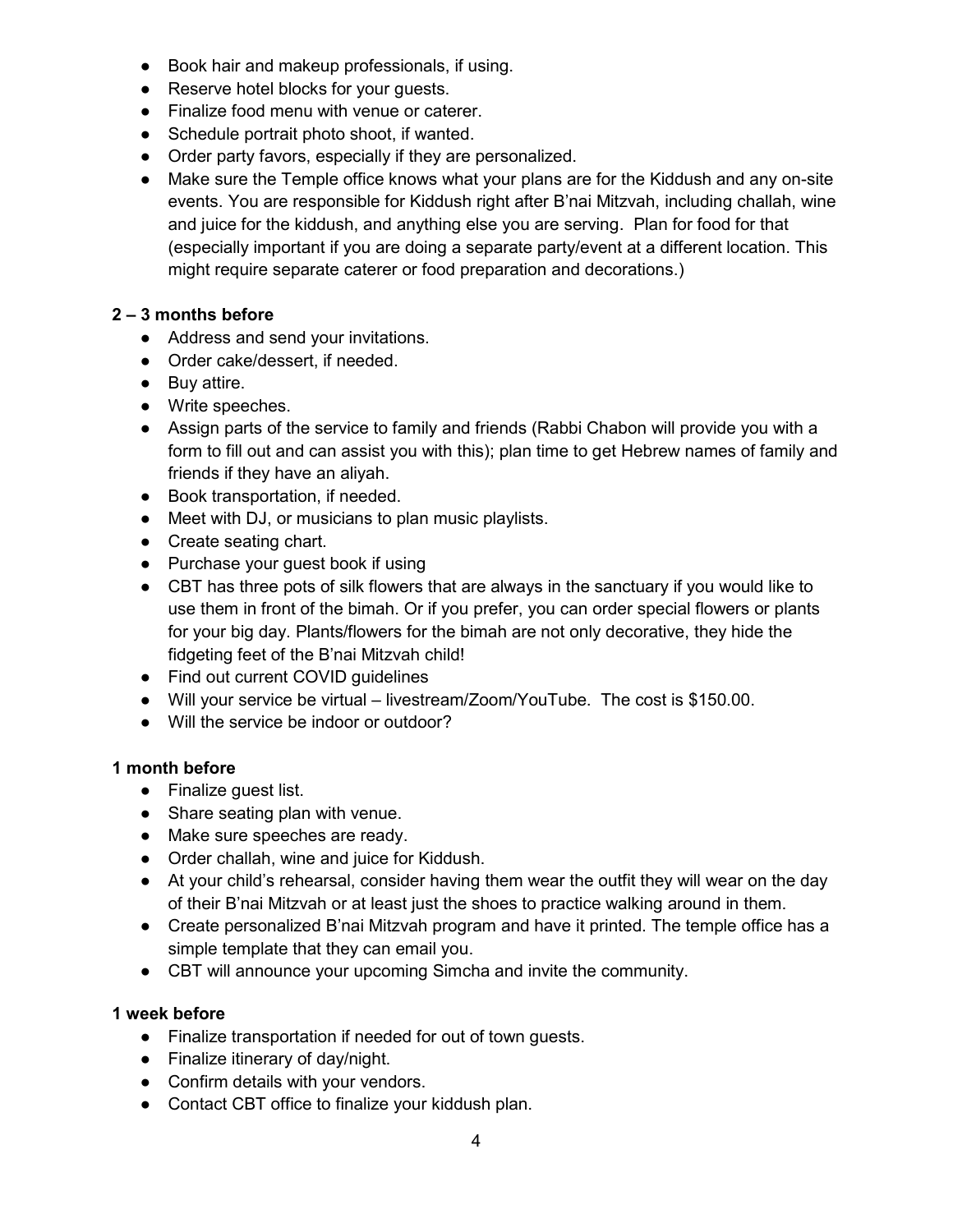#### **1 day before**

- Drop off any food or decorative items you will need the day of (if you are using CBT) and if you are putting up decorations, please schedule with the office.
- Meet with CBT support person to go over any help you need for Kiddush.
- Place a bag by your front door or in your car with the following items.
	- B'nai Mitzvah booklet with Torah & Haftarah portions used during tutoring.
	- Prayer book/siddur
	- Your child's D'var Torah
	- Tallit and Kippah
	- Copy of Parent(s)' blessings (and tissues!)

#### **THE BIG DAY!**

- BREATHE
- Make sure to eat something before you leave the house.
- If you hired servers, bring cash for their tips.
- Remember to take the bag that you put by your front door!
- **ENJOY THIS SPECIAL DAY!**



# **BAR/BAT MITZVAH CELEBRATION FAQS**

# **Do we have to have a kiddush if we are having a luncheon elsewhere? What if we are having an evening affair?**

At B'nai Tikvah, the B'nai Mitzvah family provides challah, wine, and an oneg like "nosh" for your guests. This can be a very simple light meal such as bagels and cream cheese.

#### **If we want to have a celebration, where should we have the event?**

There is no right or wrong way to celebrate your child's B'nai Mitzvah. While, many families do choose to have parties, others celebrate by taking a family vacation, or by having a small gathering at their home.

This decision should be made in consideration of size of guest list, budget, and what works best overall for you. B'nai Mitzvah families have priority booking for the CBT Social Hall and have access to discounted member rental fees. Contact the temple office for more information. The Social Hall can accommodate 100-120 people seated with a dance floor and up to 150 if no dance floor is needed.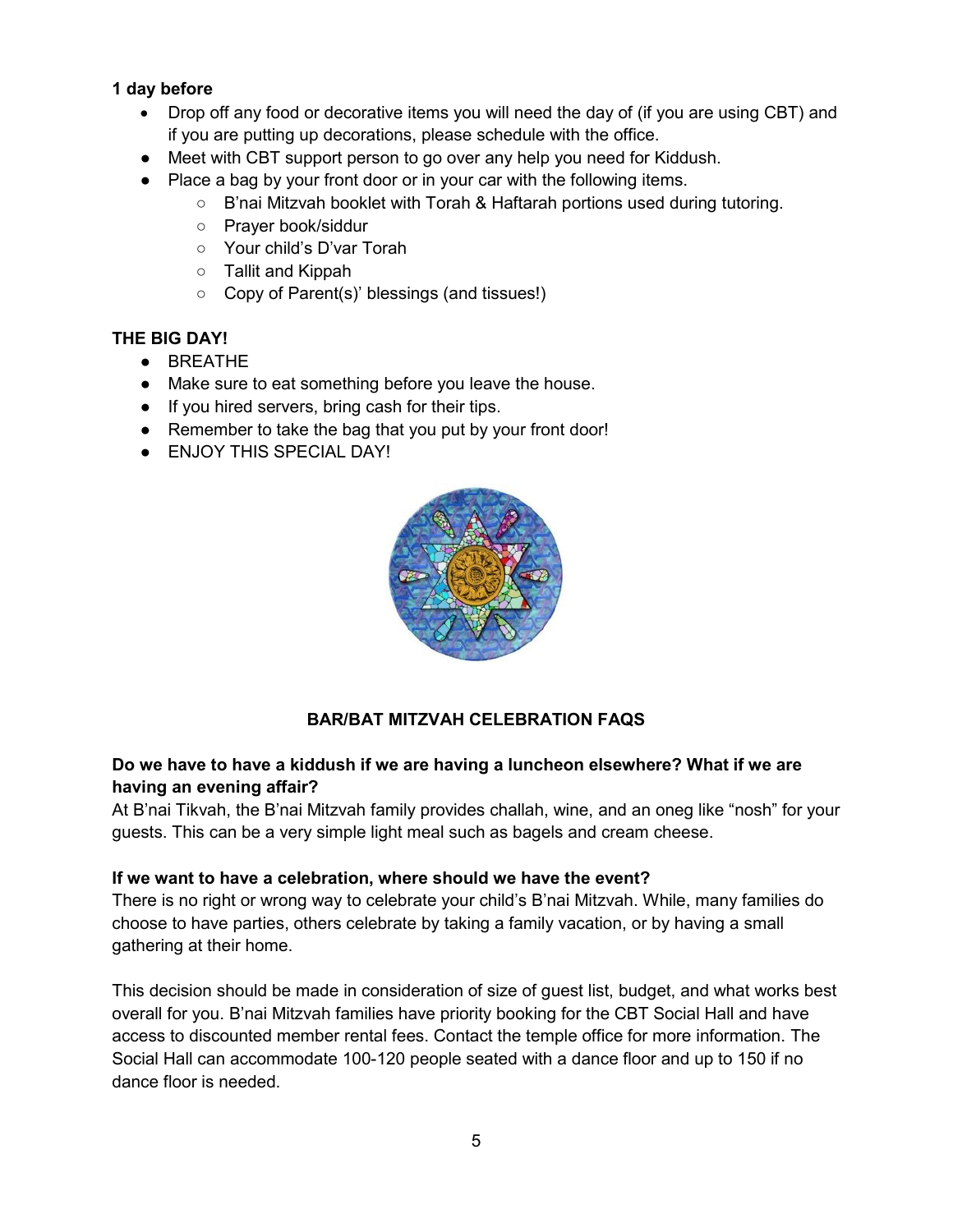#### **How many people can the sanctuary hold?**

200 people comfortably. If you have more people attend over that, they just sit a little closer together! COVID guidelines limit capacity. Find out with the office or by visiting [www.tikvah.org](http://www.tikvah.org/) what our current guidelines are.

#### **Is there anything special we should do for out of town guests?**

If your guests are not staying with you, it is appreciated if you can reserve a block of rooms with a local hotel. The hotel will usually give you a discounted rate and it can be fun for the guests to all be staying in one place. A welcome gift bag is not necessary but is a nice gesture. You can include a card with the timeline of events with addresses to the venues, brochures about the area, and some snacks. Often, extra group events are arranged for out-of-town-guests such as a dinner on Friday evening and a brunch Sunday morning.

#### **Do I have to order personalized kippot? If so, how many should I order?**

You do not have to order kippot. There is a bin of kippot for guests to use outside of the sanctuary. If you do order them, most companies require you to order a minimum. Check our vendor list for suggestions.

#### **Is there a list of vendors that CBT recommends?**

Attached is a list of vendors that have worked at CBT and that congregants and staff recommend.

#### **What are the dimensions of the bimah table so I know what height the flowers/plants should be?**

The bimah table is 26.5 inches from the floor to the bottom of the table. And is 55 inches wide from the inside of the legs on the sides.

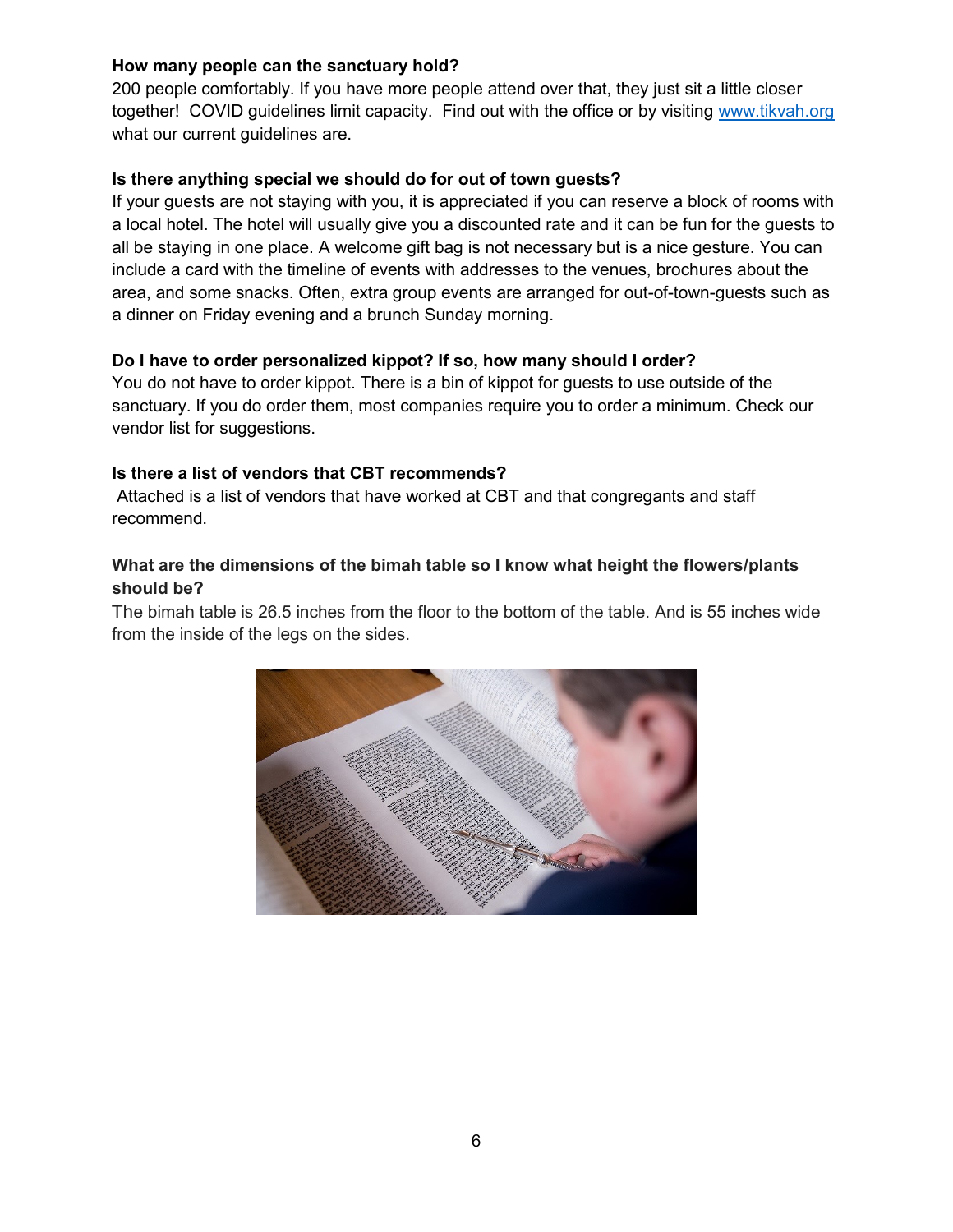# **B'NAI MITZVAH SERVICE FAQS**

# **When will my child start preparing for their B'nai Mitzvah or begin Hebrew tutoring?**

Approximately 9-10 months before the service date, the B'nai Tikvah tutor will contact your family to set up a meeting with both parent(s), your child, the tutor, and Rabbi Chabon. At that meeting you can expect to receive:

- An overview of the service.
- A chance for the B'nai Mitzvah tutor to spend some time alone with your child to listen to them read Hebrew, while parents spend time with the Rabbi.
- An opportunity to go over any questions that any family member may have.
- A discussion regarding setting up regular tutoring meeting times.
- What to expect from the process over the next few months.

If it is determined that your child needs additional Hebrew tutoring at this time, we will provide you with the names of tutors to help your child polish their Hebrew so they are ready to dive into their Torah learning.

# **Who will be my child's B'nai Mitzvah tutor, and how often will these meetings be?**

Tutoring takes place once a week for half an hour per session at a mutually convenient time. During the course of their tutoring, your child will be studying with both the B'nai Mitzvah tutor and the Rabbi. About 6 weeks before your child's B'nai Mitzvah, they will meet with the Rabbi to write their D'var Torah (personal interpretation of an aspect of their Torah portion they find meaningful).

# **Will my child read the Torah & Haftarah portions or chant them?**

We encourage all students to chant both the Torah and Haftarah, not only because the cantillation is our beautiful musical inheritance, but also because it actually makes learning the text easier.

# **Wait… you mean my child doesn't get a recording?!**

Of course they do! The B'nai Mitzvah t

utor will provide a recording of all the tropes, or cantillation symbols, and if necessary, a recording of your child's section of Torah or haftarah. But we don't think they will need it!

# **My child is nervous about chanting the Torah portion because they are worried that they are not great at singing. Should they just read it?**

Not necessarily. While being musical makes chanting Torah easier, it's not a requirement. There are beautiful Torah chanters who aren't necessarily the best singers ever. All it takes is an interest in chanting and willingness to try.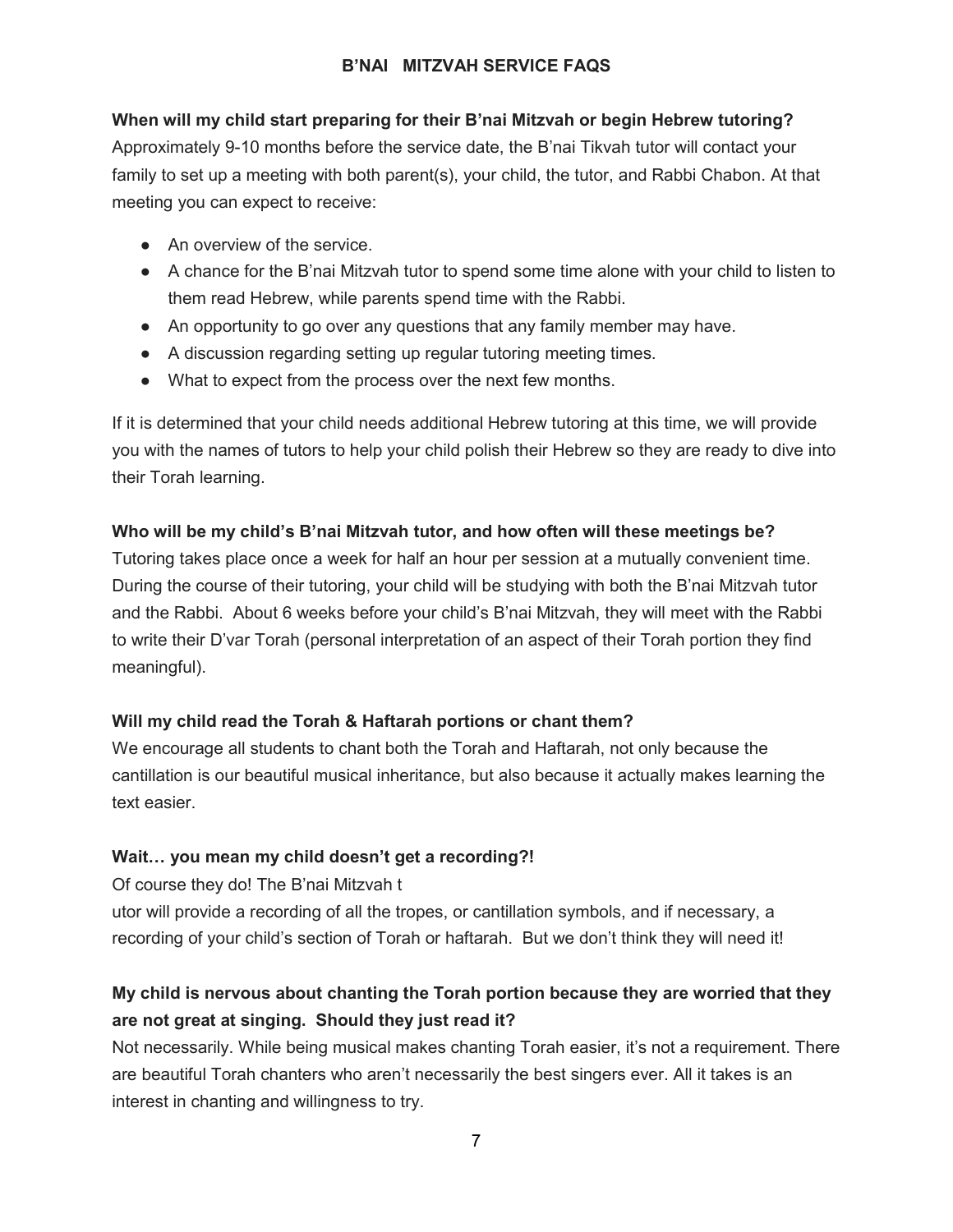#### **How long is the service?**

The service starts at 10:00am and typically conclude between 11:40-11:50am. Every service is unique so we can't give an exact ending time.

# **Will there be opportunities for our relatives and friends to participate in the service? What if some of these individuals aren't Jewish?**

Absolutely. There are a range of ways that family and friends can participate in the service. There are speaking roles – like English readings or chanting the Hebrew blessings for one of the Torah aliyot – and non-speaking ones like opening/closing the ark doors or helping to dress the Torah scroll after the reading. When your B'nai Mitzvah date is just a few weeks away, you will receive a packet from the rabbi which includes a list of these honors and copies of the readings available.

We joyfully welcome the non-Jewish members of your family to participate in almost any part of our services. The only ritual moment that is reserved for the Jewish members of your family is when someone is called up to the Torah for an aliyah. Just as your child does not wear a tallit or recite the blessings over an aliyah of Torah until they are a Jewish adult in our community, so too do we reserve those two honors—wearing a tallit and reciting the blessings—for other Jewish adults in their life.

# **This is supposed to be a joyous occasion, but I am already feeling a bit overwhelmed! As I think of more questions, who is the best person to ask?**

Please know that you are not in this alone! This can all seem intimidating at the beginning, but just as with your child's studies, things really do fall into place. The Rabbi and B'nai Mitzvah tutor are here throughout your family's B'nai Mitzvah journey for additional conversations and to answer any further questions as they come up. You can also contact our Executive Director or the temple office to discuss any other logistical questions you may have. Parents who have already been through this process can be another great resource.

#### **What is the B'nai Mitzvah fee and what does it pay for?**

B'nai Tikvah charges a \$1,200 B'nai Mitzvah fee that is billed about eight months prior to your Bar/Bat Mitzvah date and is due three months prior, paid in full before the big day. The fee covers your child's individual preparations with the Rabbi and B'nai Mitzvah tutor, as well as staffing and other associated hard costs. You will need to pay separately for any necessary Hebrew tutoring.